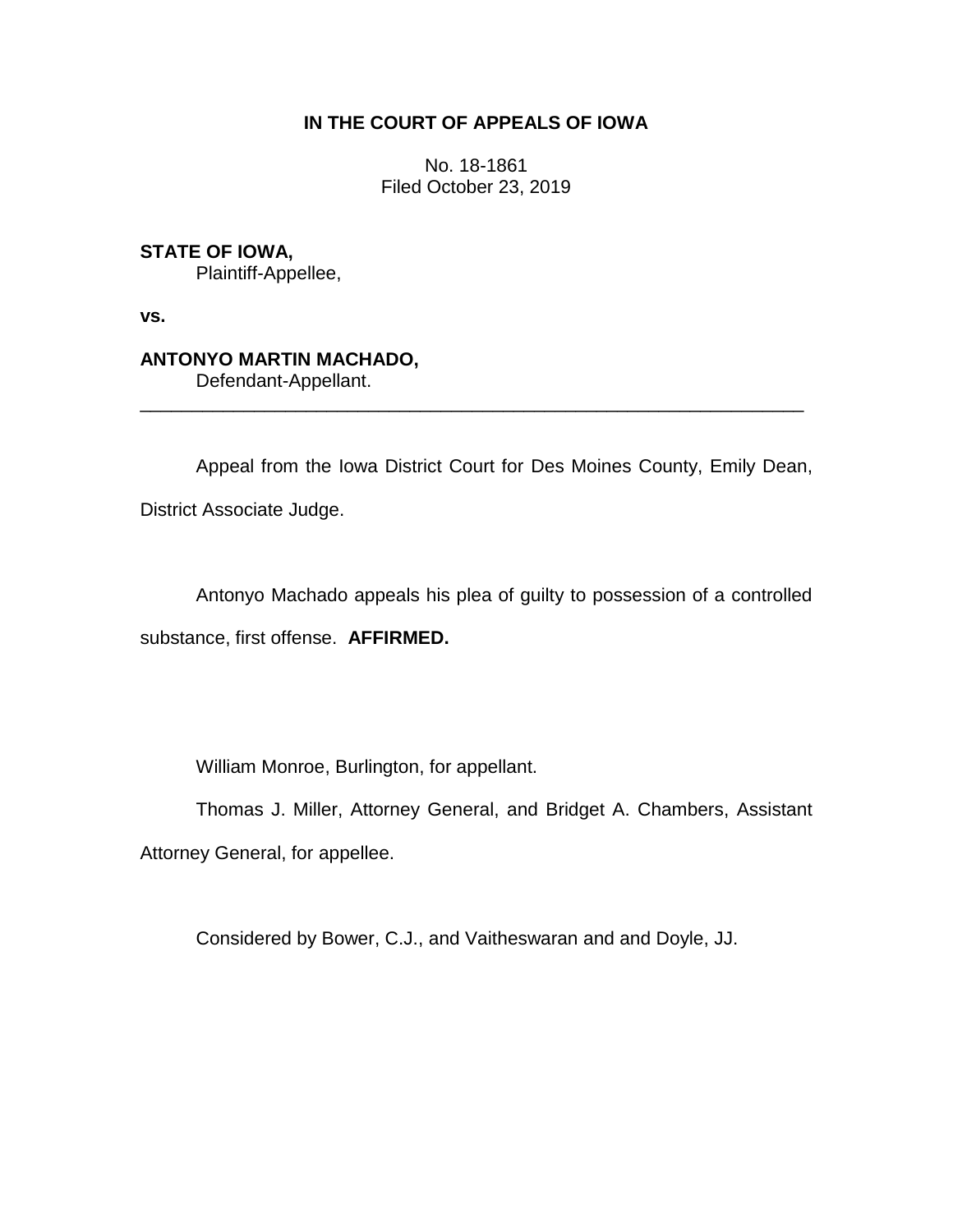### **BOWER, Chief Judge.**

. . . .

 $\overline{a}$ 

Antonyo Machado appeals his plea of guilty to possession of a controlled substance, first offense, in violation of Iowa Code section  $124.401(5)$  (2018).<sup>1</sup> The State contends we should not reach the merits of Machado's claims because he did not file a motion in arrest of judgment to preserve error as required. *See* Iowa R. Crim. P. 2.24(3)(a) ("A defendant's failure to challenge the adequacy of a guilty plea proceeding by motion in arrest of judgment shall preclude the defendant's right to assert such challenge on appeal."). Machado argues he has adequately preserved error and the district court abused its discretion in imposing sentence rather than deferring judgment.

On September 11, 2018, Machado signed a written plea of guilty, containing the following paragraphs:

2. By pleading guilty, I am asking the Court to accept my guilty plea. I am admitting there is a factual basis for the charge(s), and I admit at the time and place charged in the Trial Information I was Inhorousing possession of a controlled substance-specifically I was wearing. An

 $1$  The Iowa legislature amended Iowa Code sections 814.6 and 814.7, effective July 1, 2019, limiting direct appeals from guilty pleas and eliminating direct-appeal ineffectiveassistance-of-counsel claims. 2019 Iowa Acts ch. 140, §§ 28, 31 (to be codified at Iowa Code §§ 814.6–.7). The amendments "apply only prospectively and do not apply to cases pending on July 1, 2019," and therefore do not apply in this case. *State v. Macke*, 933 N.W.2d 226, 235 (Iowa 2019).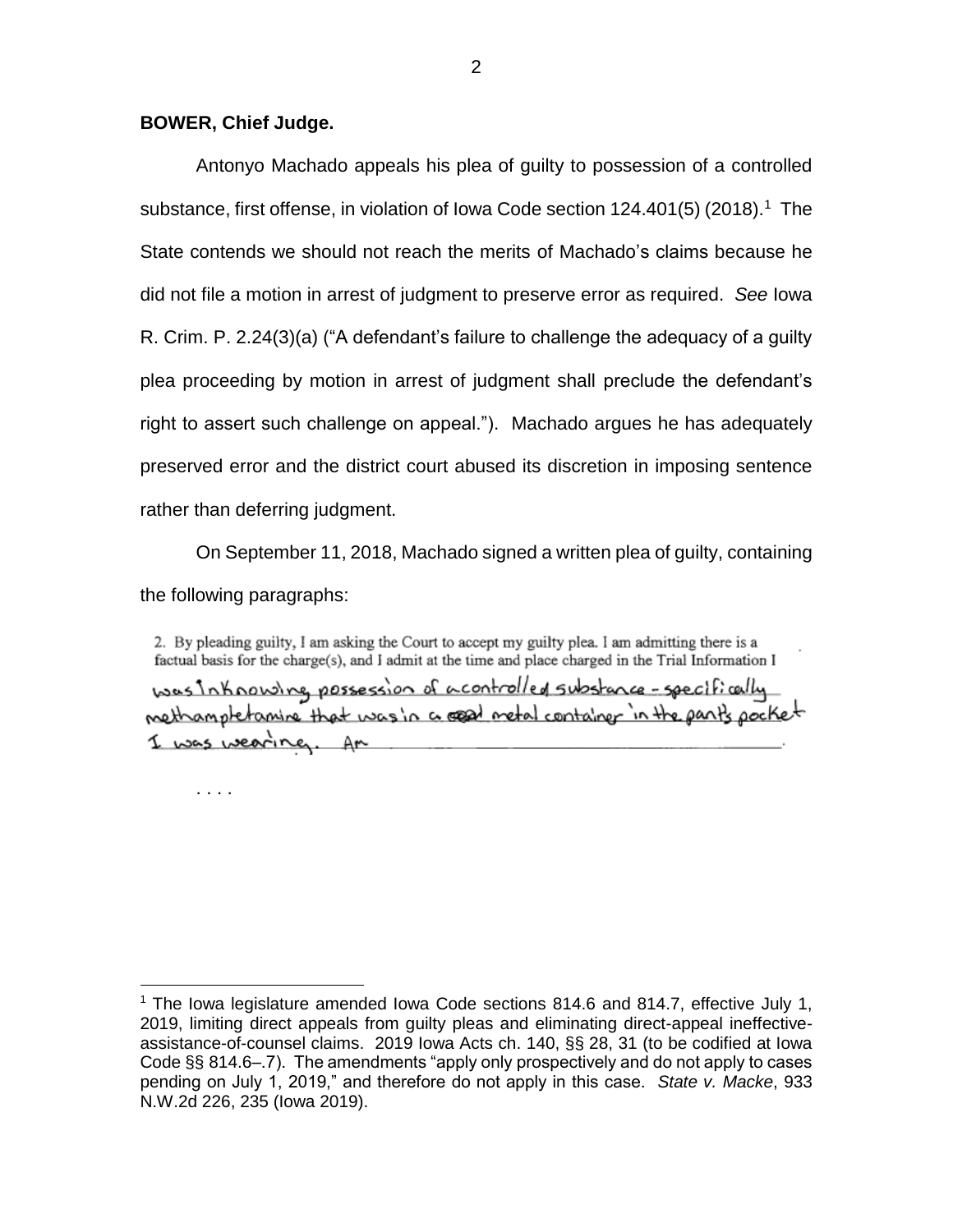4. AM A plea agreement has been reached in my case: Deferred judgment. Civil Penalty 315.00, plus all related surcherges & court costs. Dismissal of all related Gor minimum fire). Court's accept and of the plea agreement a condition of my guilty plea. AM

Ηm 10. If I claim there are any irregularities or errors in these plea proceedings, I must file a Motion in Arrest of Judgment not later than 45 days after this plea of guilty and not later than five days before the day of sentencing. Failure to do so will preclude my right to assert any defects in this plea in any appeal.

4M I am waiving my right to file a Motion in Arrest of Judgment as described in #10 above, my right to wait 15 days for my sentensing and I wish to be sentenced today. I know of no legal cause why judgment should not be entered and there are no pending motions.  $AM$  9-11-18

It is unclear whether the handwritten line is intended as a strike out of the

paragraph.

. . .

. . . .

The district court entered an order accepting the plea that same date and

scheduled a sentencing hearing.

At the September 28 sentencing hearing, the prosecutor stated:

The State would just make a brief argument, Your Honor. The State would be requesting—pursuant to the plea agreement from the State's end—a jail sentence of thirty days in jail, all suspended except for five days, the minimum fine, two years of informal probation.

The State would note that the substance in this matter was methamphetamine. It did return positive as methamphetamine from the state crime lab. Additionally, the State would note that the defendant does have a criminal record, albeit, it is fairly brief. It appears that he has a 2012 conviction for a theft fifth.

But maybe the bigger one, at least in the State's eyes, that it appears the defendant has already been granted the benefit of a deferred judgment. The State would note it appears that was a 2011 felony forgery case. So with that in mind, the State would be resisting the issuance of another deferred judgment in this case and would ask the court to accept the State's recommendations.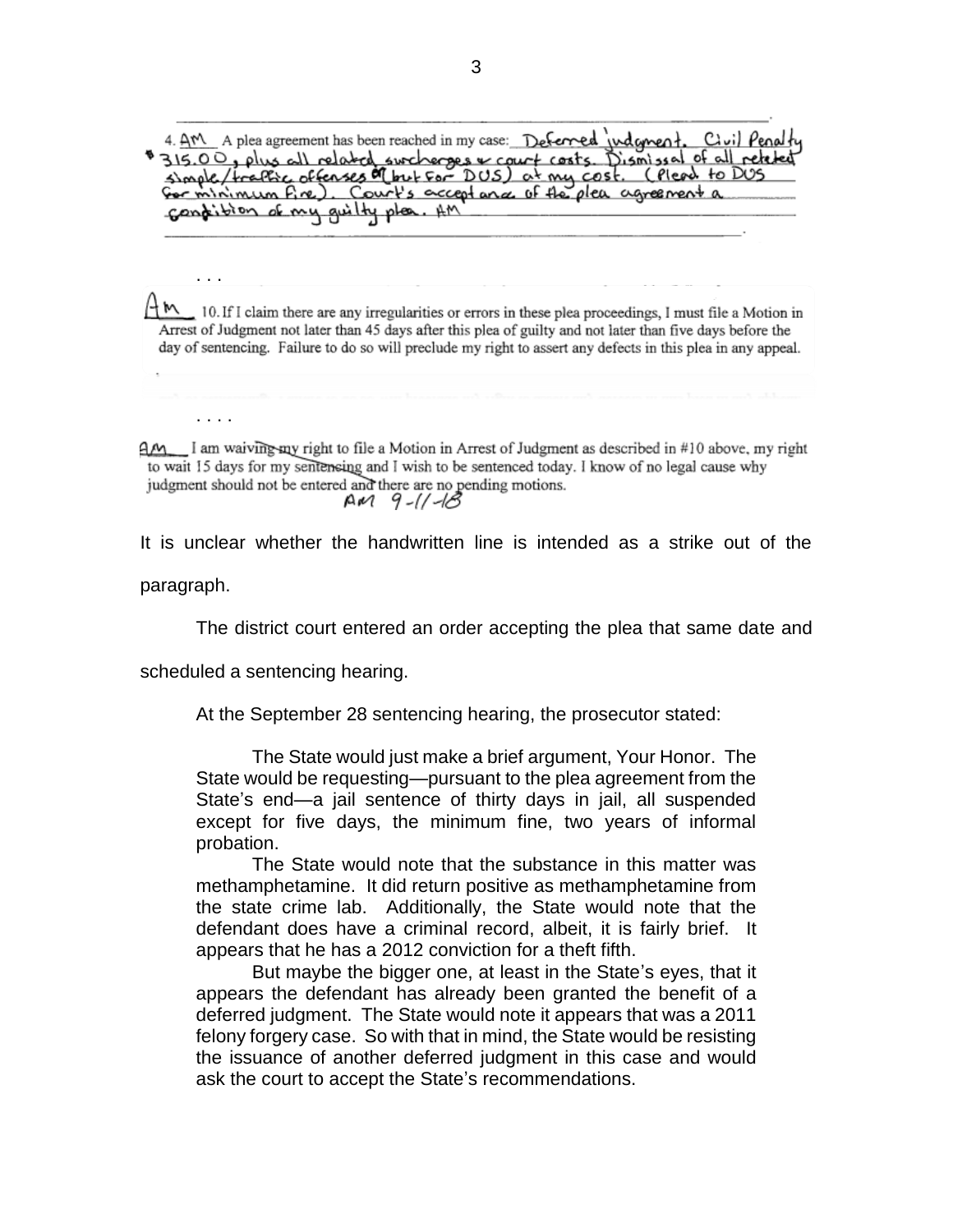Machado stated, "I'm willing to take the plea that the State gives me. I just want my deferred judgment so that way I can complete this and it will be off my record." His counsel requested deferred judgment, noting Machado's prior deferred judgment was seven years ago "so he is eligible to get a chance for one more."

The court declined to defer judgment and sentenced Machado to thirty days in jail, with all but five days suspended, two years of unsupervised probation, and a fine.

Machado appeals, asserting the court abused its discretion in failing to allow him to withdraw his plea when the court did not grant him a deferred judgment as stated in paragraph "4" of the written plea agreement.

An appellate court generally reviews a challenge to a guilty plea for corrections of errors at law. *State v. Ortiz*, 789 N.W.2d 761, 764 (Iowa 2010). Sentencing decisions are reviewed for an abuse of discretion. *State v. Wickes*, 910 N.W.2d 554, 564 (Iowa 2018).

We must ask ourselves the question, "So what were the terms of the parties' plea agreement, if any, as to a sentencing recommendation?" *Macke*, 933 N.W.2d at 236. Our supreme court states, "The controlling terms . . . are those described on the record during the plea hearing[.]" *Id.* at 237.

We have no record of a plea hearing. However, at the sentencing hearing the prosecutor recommended a jail sentence "pursuant to the plea agreement from the State's end." Defense counsel did not disagree with that statement or assert different terms. "If [the prosecutor] misstated the terms of the plea agreement, [defense counsel] should have said so in open court." *Id.* (noting the State did not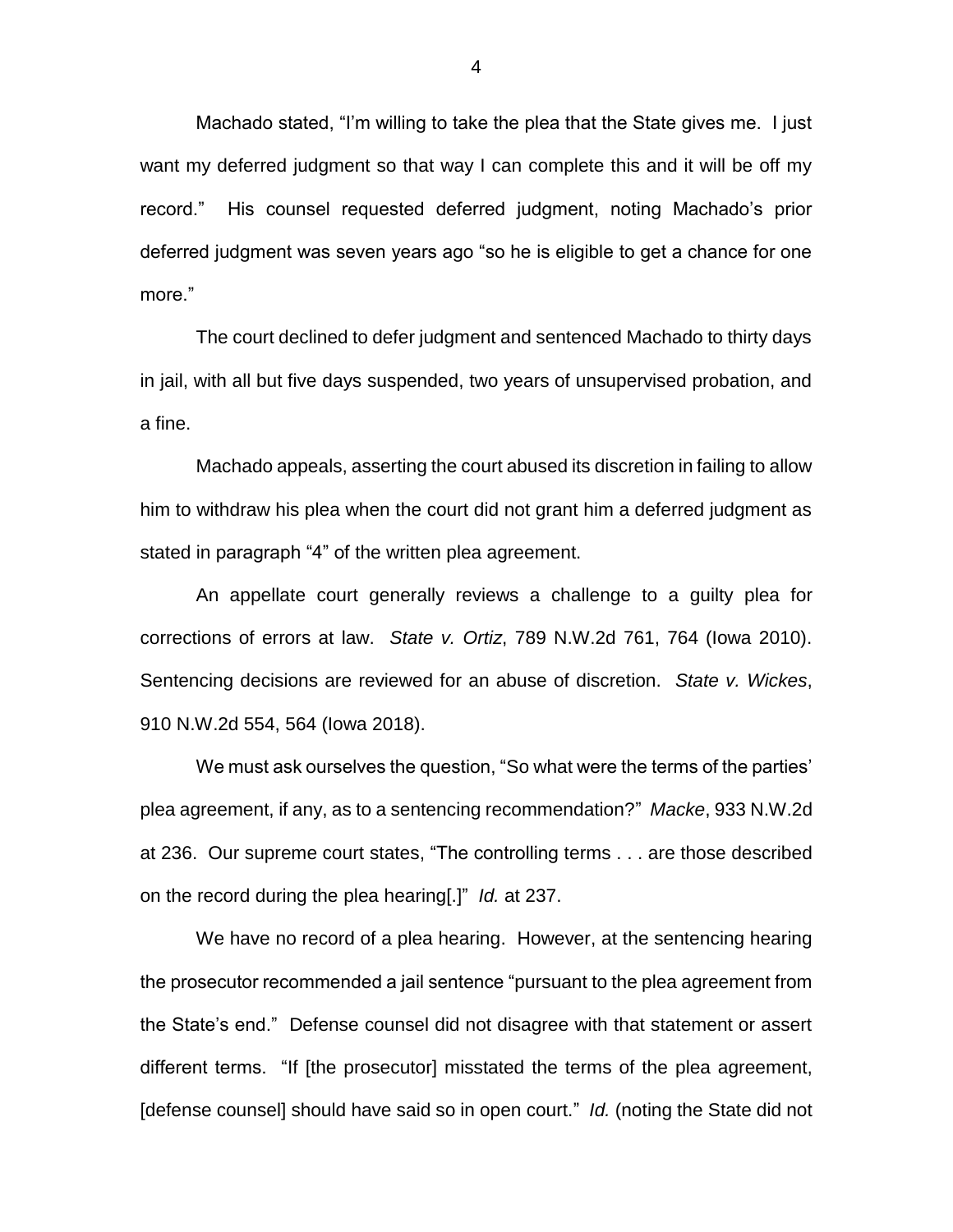object to defense counsel's description of the plea agreement or assert different terms and therefore was held to the terms described in open court).

The record before us does not show Machado's plea was conditioned upon the court granting Machado a deferred judgment. *See* Iowa R. Crim. P. 2.10(3), (4) (providing that when the plea agreement is conditioned upon the court's concurrence and the court rejects the plea agreement, the court is to allow the defendant an opportunity to withdraw his plea). Rather, the prosecutor described the plea agreement as allowing the State to make a sentencing recommendation, which it did. Thus, we conclude the court was not required to allow Machado to withdraw his plea.

As for the sentence imposed by the district court, we will reverse only "when an abuse of discretion occurs." *State v. Thompson*, 856 N.W.2d 915, 918 (Iowa 2014). An abuse of discretion occurs if the court exercises its discretion on grounds or for reasons that were clearly untenable or unreasonable. *Id.* 

Here, the district court explained why it was not inclined to defer judgment,<sup>2</sup> and the reasons given were not untenable or unreasonable. Therefore, the district court did not abuse its sentencing discretion. We affirm.

#### **AFFIRMED.**

 $\overline{a}$ 

Doyle, J., concurs specially; Vaitheswaran, J. dissents.

5

 $2$  The court considered: "what's going to provide the maximum opportunity for rehabilitation of Mr. Machado, but at the same time protect the Burlington community from further offenses"; the State's recommendation; and Machado's age, work history, and request for deferred judgment. Based on the "nature of the offense itself, as well as the fact that Mr. Machado has previously had the benefit of a deferred judgment" the court "opt[ed] to deny the defendant's request for a second deferred judgment in this matter."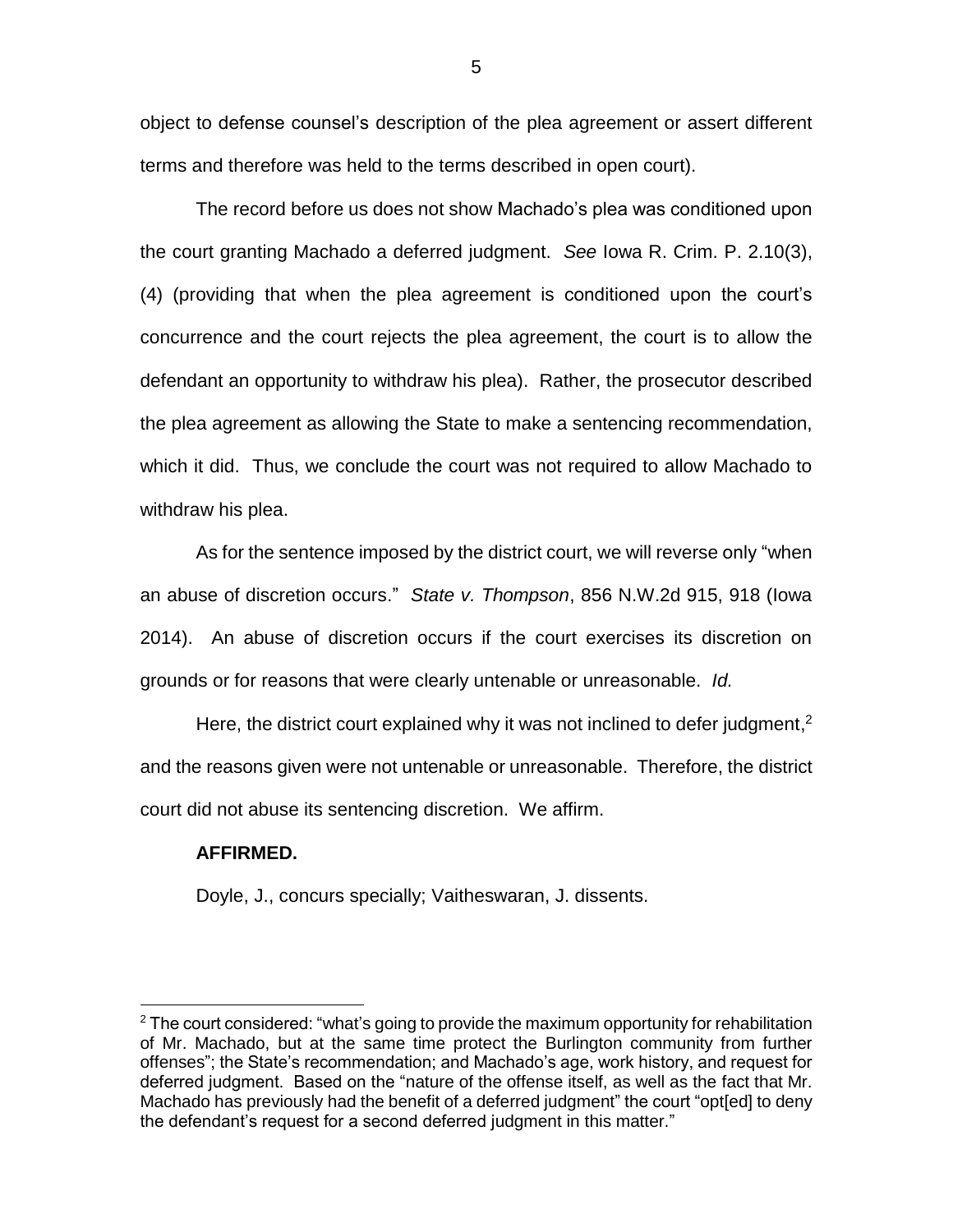**DOYLE, J.** (concurring specially).

This paper plea is not a model of clarity. Judge Bower accurately sets out Machado's written plea of guilty. The document was signed by Machado and his counsel but lacked a signature line for the State and was not signed by the prosecutor. The date the document was originally signed is illegible. The date "9- 11-18" appears next to Machado's initials where he crossed out two waiver paragraphs. Apparently, he changed his mind about these paragraphs after originally initialing them. The written plea of guilty was filed September 11, 2018. Filed on the same date and at the same time (presumably attached to the written plea—although it is impossible to tell with electronic filing) as a June 18, 2018 email from the assistant county attorney to Machado's counsel setting forth a plea offer. The offer states, "The State would offer the following for Mr. Machado: Parties will jointly recommend the following:"

PG to PCS Meth<br>AM 30/5 days juil credit timesend Can ask for DJ. State Will fecca.<br>AM Min. Fine<br>An 2 years informal probation Consistent WI this Offer.

"AM" are Machado's initials, and "CS" are the assistant county attorney's initials. Machado signed his name at the end of the document and dated it "9-11-18." Seemingly, Machado changed his mind about conditioning his plea upon the grant of a deferred judgment and by initialing and signing the State's plea offer agreed that at sentencing he could ask for a deferred judgment and that the State would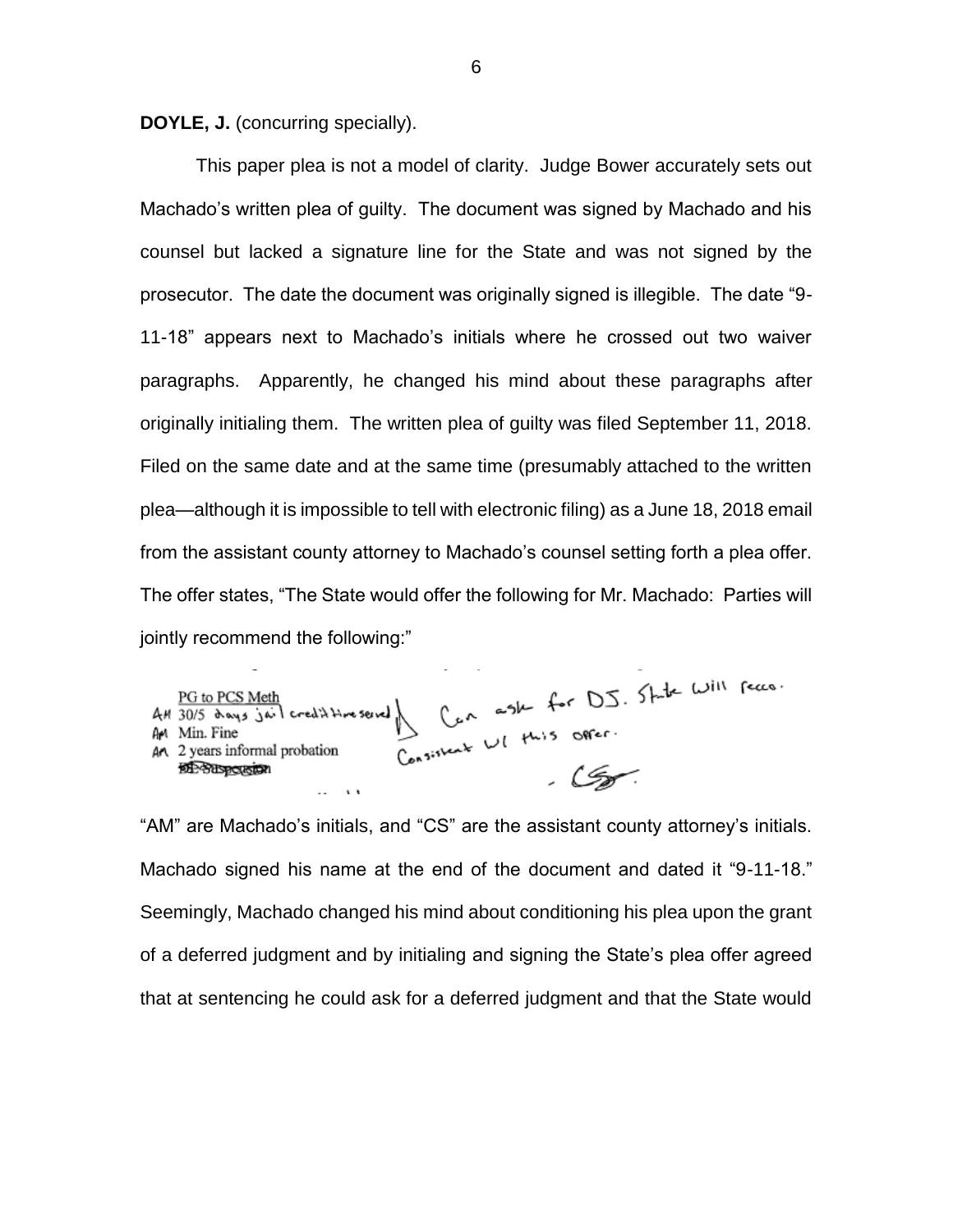recommend jail time with two years' probation. $3$  And that is precisely what took place at the sentencing hearing—the prosecutor requested jail time and probation and resisted deferred judgment, while Machado's counsel argued for a deferred judgment. So, based on the record before us, I agree with the majority that the record does not show Machado's plea was conditioned upon the court granting him a deferred judgment. The court did not abuse its discretion in denying Machado a deferred judgment and in not allowing Machado a chance to withdraw his guilty plea. I therefore concur with Judge Bower.

 $\overline{a}$ 

 $3$  The court accepted the paper plea without a hearing and set the matter for a sentencing hearing.